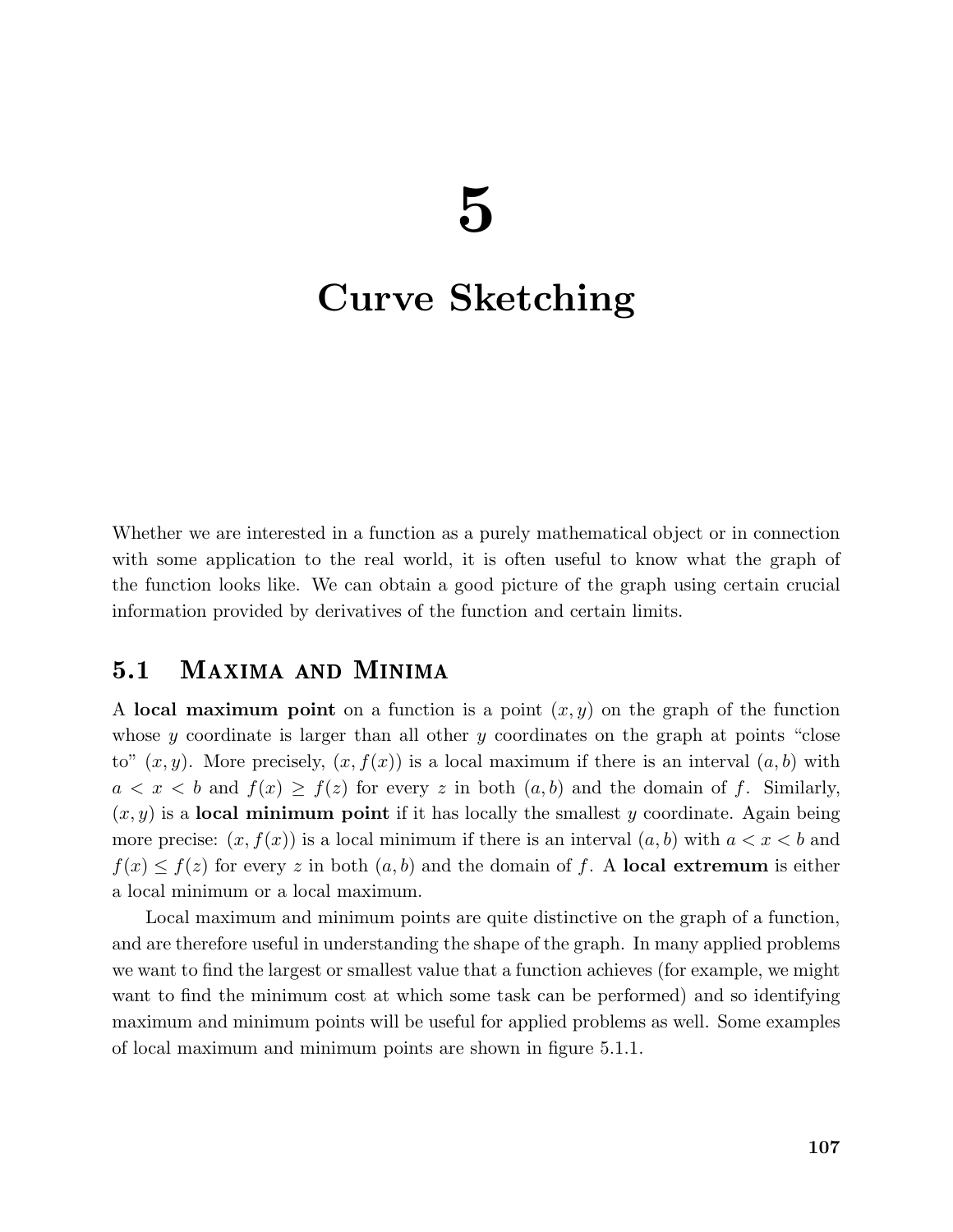

**Figure 5.1.1** Some local maximum points  $(A)$  and minimum points  $(B)$ .

If  $(x, f(x))$  is a point where  $f(x)$  reaches a local maximum or minimum, and if the derivative of  $f$  exists at  $x$ , then the graph has a tangent line and the tangent line must be horizontal. This is important enough to state as a theorem, though we will not prove it.

**THEOREM 5.1.1 Fermat's Theorem** If  $f(x)$  has a local extremum at  $x = a$  and f is differentiable at a, then  $f'(a) = 0$ . П

Thus, the only points at which a function can have a local maximum or minimum are points at which the derivative is zero, as in the left hand graph in figure 5.1.1, or the derivative is undefined, as in the right hand graph. Any value of x for which  $f'(x)$  is zero or undefined is called a **critical value** for f, and the point  $(x, f(x))$  on the curve is called a critical point for f. When looking for local maximum and minimum points, you are likely to make two sorts of mistakes: You may forget that a maximum or minimum can occur where the derivative does not exist, and so forget to check whether the derivative exists everywhere. You might also assume that any place that the derivative is zero is a local maximum or minimum point, but this is not true. A portion of the graph of  $f(x) = x^3$ is shown in figure 5.1.2. The derivative of f is  $f'(x) = 3x^2$ , and  $f'(0) = 0$ , but there is neither a maximum nor minimum at  $(0, 0)$ .

Since the derivative is zero or undefined at both local maximum and local minimum points, we need a way to determine which, if either, actually occurs. The most elementary approach, but one that is often tedious or difficult, is to test directly whether the y coordinates "near" the potential maximum or minimum are above or below the  $y$  coordinate at the point of interest. Of course, there are too many points "near" the point to test, but a little thought shows we need only test two provided we know that  $f$  is continuous (recall that this means that the graph of  $f$  has no jumps or gaps).

Suppose, for example, that we have identified three points at which  $f'$  is zero or nonexistent:  $(x_1, y_1)$ ,  $(x_2, y_2)$ ,  $(x_3, y_3)$ , and  $x_1 < x_2 < x_3$  (see figure 5.1.3). Suppose that we compute the value of  $f(a)$  for  $x_1 < a < x_2$ , and that  $f(a) < f(x_2)$ . What can we say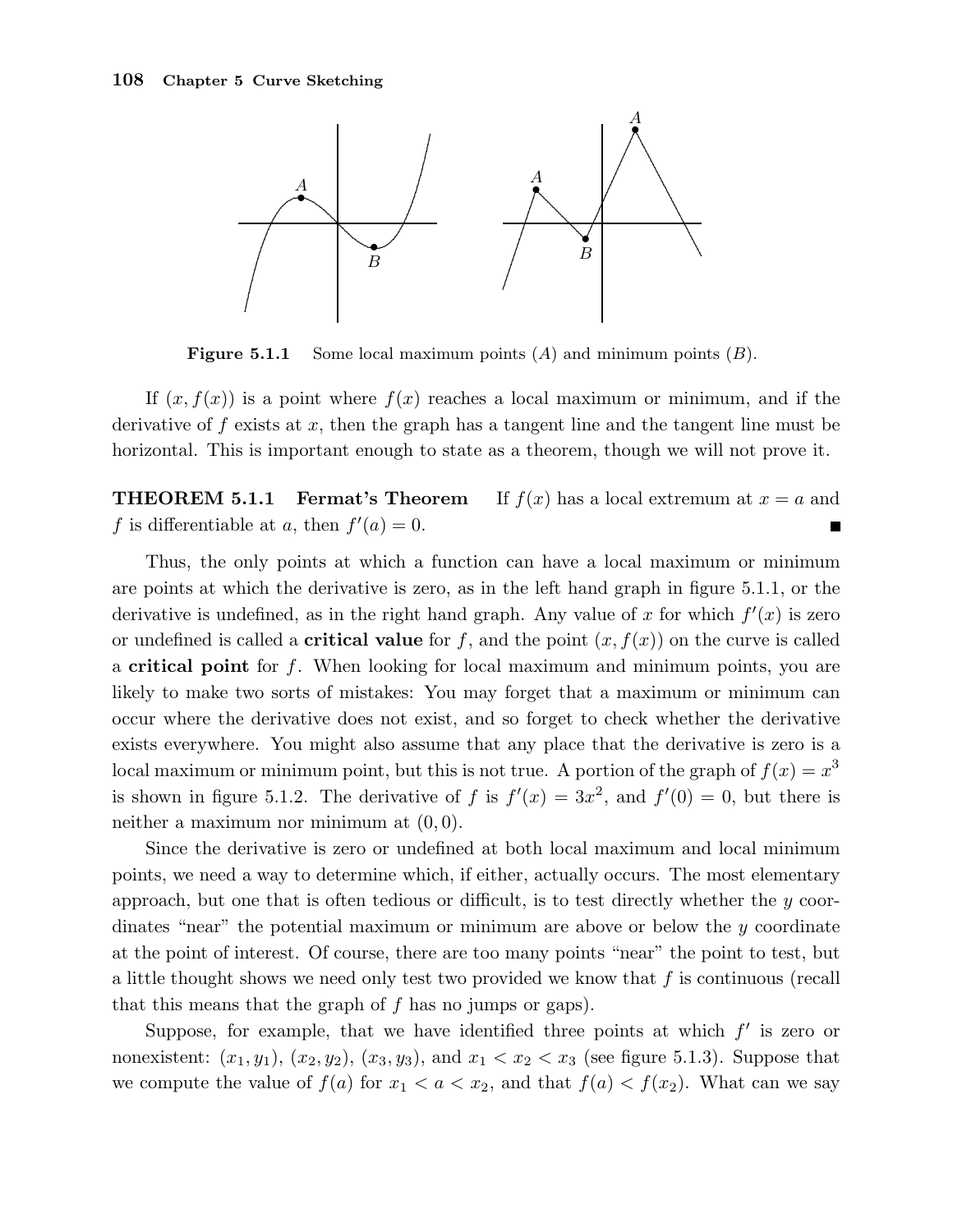

**Figure 5.1.2** No maximum or minimum even though the derivative is zero.

about the graph between a and  $x_2$ ? Could there be a point  $(b, f(b))$ ,  $a < b < x_2$  with  $f(b) > f(x_2)$ ? No: if there were, the graph would go up from  $(a, f(a))$  to  $(b, f(b))$  then down to  $(x_2, f(x_2))$  and somewhere in between would have a local maximum point. (This is not obvious; it is a result of the Extreme Value Theorem, theorem 6.1.2.) But at that local maximum point the derivative of f would be zero or nonexistent, yet we already know that the derivative is zero or nonexistent only at  $x_1, x_2$ , and  $x_3$ . The upshot is that one computation tells us that  $(x_2, f(x_2))$  has the largest y coordinate of any point on the graph near  $x_2$  and to the left of  $x_2$ . We can perform the same test on the right. If we find that on both sides of  $x_2$  the values are smaller, then there must be a local maximum at  $(x_2, f(x_2))$ ; if we find that on both sides of  $x_2$  the values are larger, then there must be a local minimum at  $(x_2, f(x_2))$ ; if we find one of each, then there is neither a local maximum or minimum at  $x_2$ .



Figure 5.1.3 Testing for a maximum or minimum.

It is not always easy to compute the value of a function at a particular point. The task is made easier by the availability of calculators and computers, but they have their own drawbacks—they do not always allow us to distinguish between values that are very close together. Nevertheless, because this method is conceptually simple and sometimes easy to perform, you should always consider it.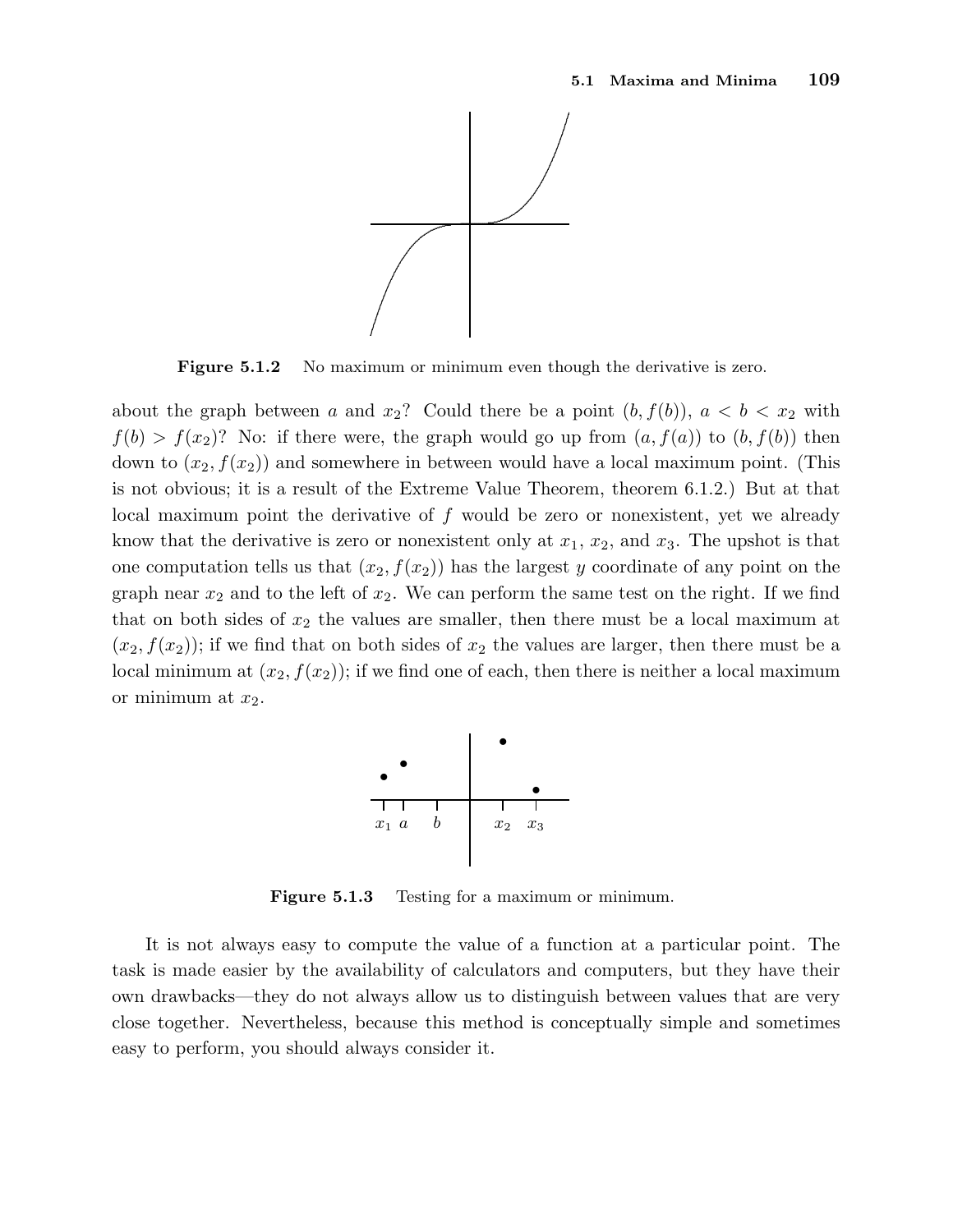**EXAMPLE 5.1.2** Find all local maximum and minimum points for the function  $f(x) =$  $x^3 - x$ . The derivative is  $f'(x) = 3x^2 - 1$ . This is defined everywhere and is zero at  $x = \pm \sqrt{3}/3$ . Looking first at  $x = \sqrt{3}/3$ , we see that  $f(\sqrt{3}/3) = -2\sqrt{3}/9$ . Now we test two points on either side of  $x = \sqrt{3}/3$ , making sure that neither is farther away than the nearest critical value; since  $\sqrt{3}$  < 3,  $\sqrt{3}/3$  < 1 and we can use  $x = 0$  and  $x = 1$ . Since  $f(0) = 0 > -2\sqrt{3}/9$  and  $f(1) = 0 > -2\sqrt{3}/9$ , there must be a local minimum at  $x = \sqrt{3}/3$ . For  $x = -\sqrt{3}/3$ , we see that  $f(-\sqrt{3}/3) = 2\sqrt{3}/9$ . This time we can use  $x = 0$ and  $x = -1$ , and we find that  $f(-1) = f(0) = 0 < 2\sqrt{3}/9$ , so there must be a local maximum at  $x = -\sqrt{3}/3$ .  $\Box$ 

Of course this example is made very simple by our choice of points to test, namely  $x = -1, 0, 1$ . We could have used other values, say  $-5/4, 1/3,$  and 3/4, but this would have made the calculations considerably more tedious.

**EXAMPLE 5.1.3** Find all local maximum and minimum points for  $f(x) = \sin x + \cos x$ . The derivative is  $f'(x) = \cos x - \sin x$ . This is always defined and is zero whenever  $\cos x = \sin x$ . Recalling that the  $\cos x$  and  $\sin x$  are the x and y coordinates of points on a unit circle, we see that  $\cos x = \sin x$  when x is  $\pi/4$ ,  $\pi/4 \pm \pi$ ,  $\pi/4 \pm 2\pi$ ,  $\pi/4 \pm 3\pi$ , etc. Since both sine and cosine have a period of  $2\pi$ , we need only determine the status of  $x = \pi/4$ and  $x = 5\pi/4$ . We can use 0 and  $\pi/2$  to test the critical value  $x = \pi/4$ . We find that  $f(\pi/4) = \sqrt{2}$ ,  $f(0) = 1 < \sqrt{2}$  and  $f(\pi/2) = 1$ , so there is a local maximum when  $x = \pi/4$ and also when  $x = \pi/4 \pm 2\pi$ ,  $\pi/4 \pm 4\pi$ , etc. We can summarize this more neatly by saying that there are local maxima at  $\pi/4 \pm 2k\pi$  for every integer k.

We use  $\pi$  and  $2\pi$  to test the critical value  $x = 5\pi/4$ . The relevant values are  $f(5\pi/4) =$  $\sqrt{2}$ ,  $f(\pi) = -1 > -\sqrt{2}$ ,  $f(2\pi) = 1 > -\sqrt{2}$ , so there is a local minimum at  $x = 5\pi/4$ , −  $5\pi/4 \pm 2\pi$ ,  $5\pi/4 \pm 4\pi$ , etc. More succinctly, there are local minima at  $5\pi/4 \pm 2k\pi$  for every integer k.  $\Box$ 

#### Exercises 5.1.

In problems 1–12, find all local maximum and minimum points  $(x, y)$  by the method of this section.

1. 
$$
y = x^2 - x \Rightarrow
$$
  
\n2.  $y = 2 + 3x - x^3 \Rightarrow$   
\n3.  $y = x^3 - 9x^2 + 24x \Rightarrow$   
\n4.  $y = x^4 - 2x^2 + 3 \Rightarrow$   
\n5.  $y = 3x^4 - 4x^3 \Rightarrow$   
\n6.  $y = (x^2 - 1)/x \Rightarrow$   
\n7.  $y = 3x^2 - (1/x^2) \Rightarrow$   
\n8.  $y = \cos(2x) - x \Rightarrow$   
\n9.  $f(x) = \begin{cases} x - 1 & x < 2 \\ x^2 & x \ge 2 \end{cases} \Rightarrow$   
\n10.  $f(x) = \begin{cases} x - 3 & x < 3 \\ x^3 & 3 \le x \le 5 \Rightarrow$   
\n11.  $f(x) = x^2 - 98x + 4 \Rightarrow$   
\n12.  $f(x) = \begin{cases} -2 & x = 0 \\ 1/x^2 & x \ne 0 \end{cases} \Rightarrow$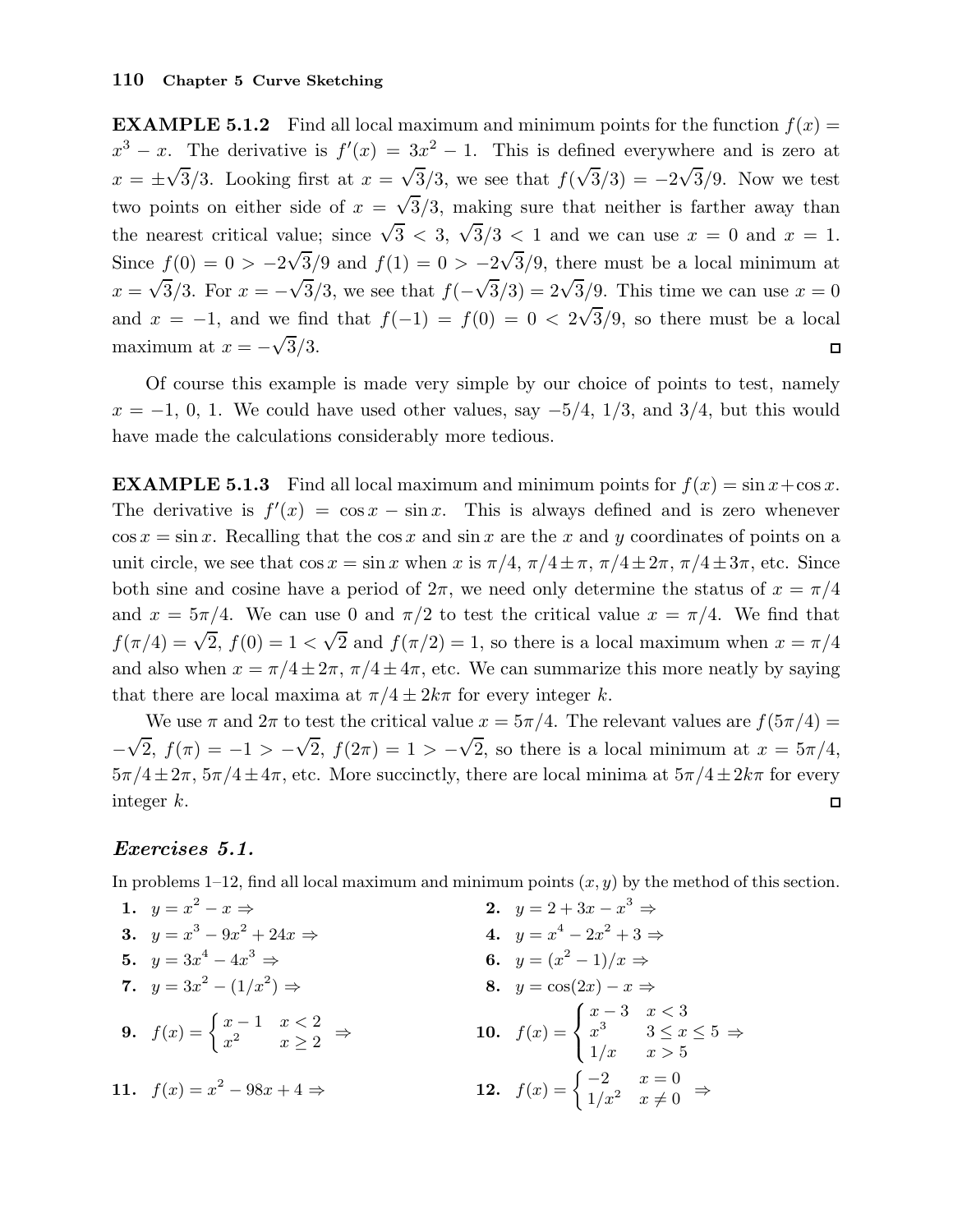- 13. For any real number x there is a unique integer n such that  $n \leq x \leq n+1$ , and the greatest integer function is defined as  $|x|=n$ . Where are the critical values of the greatest integer function? Which are local maxima and which are local minima?
- **14.** Explain why the function  $f(x) = 1/x$  has no local maxima or minima.
- 15. How many critical points can a quadratic polynomial function have?  $\Rightarrow$
- 16. Show that a cubic polynomial can have at most two critical points. Give examples to show that a cubic polynomial can have zero, one, or two critical points.
- 17. We generalize the preceding two questions. Let  $n$  be a positive integer and let  $f$  be a polynomial of degree n. How many critical points can  $f$  have? (Hint: Recall the **Fundamental Theorem of Algebra**, which says that a polynomial of degree  $n$  has at most  $n$  roots.)
- 18. Explore the family of functions  $f(x) = x^3 + cx + 1$  where c is a constant. How many and what types of local extremes are there? Your answer should depend on the value of  $c$ , that is, different values of c will give different answers.

#### $5.2$ THE FIRST DERIVATIVE TEST

The method of the previous section for deciding whether there is a local maximum or minimum at a critical value is not always convenient. We can instead use information about the derivative  $f'(x)$  to decide; since we have already had to compute the derivative to find the critical values, there is often relatively little extra work involved in this method.

How can the derivative tell us whether there is a maximum, minimum, or neither at a point? Suppose that  $f'(a) = 0$ . If there is a local maximum when  $x = a$ , the function must be lower near  $x = a$  than it is right at  $x = a$ . If the derivative exists near  $x = a$ , this means  $f'(x) > 0$  when x is near a and  $x < a$ , because the function must "slope up" just to the left of a. Similarly,  $f'(x) < 0$  when x is near a and  $x > a$ , because f slopes down from the local maximum as we move to the right. Using the same reasoning, if there is a local minimum at  $x = a$ , the derivative of f must be negative just to the left of a and positive just to the right. If the derivative exists near a but does not change from positive to negative or negative to positive, that is, it is positive on both sides or negative on both sides, then there is neither a maximum nor minimum when  $x = a$ . See the first graph in figure 5.1.1 and the graph in figure 5.1.2 for examples.

**EXAMPLE 5.2.1** Find all local maximum and minimum points for  $f(x) = \sin x + \cos x$ using the first derivative test. The derivative is  $f'(x) = \cos x - \sin x$  and from example 5.1.3 the critical values we need to consider are  $\pi/4$  and  $5\pi/4$ .

The graphs of sin x and cos x are shown in figure 5.2.1. Just to the left of  $\pi/4$  the cosine is larger than the sine, so  $f'(x)$  is positive; just to the right the cosine is smaller than the sine, so  $f'(x)$  is negative. This means there is a local maximum at  $\pi/4$ . Just to the left of  $5\pi/4$  the cosine is smaller than the sine, and to the right the cosine is larger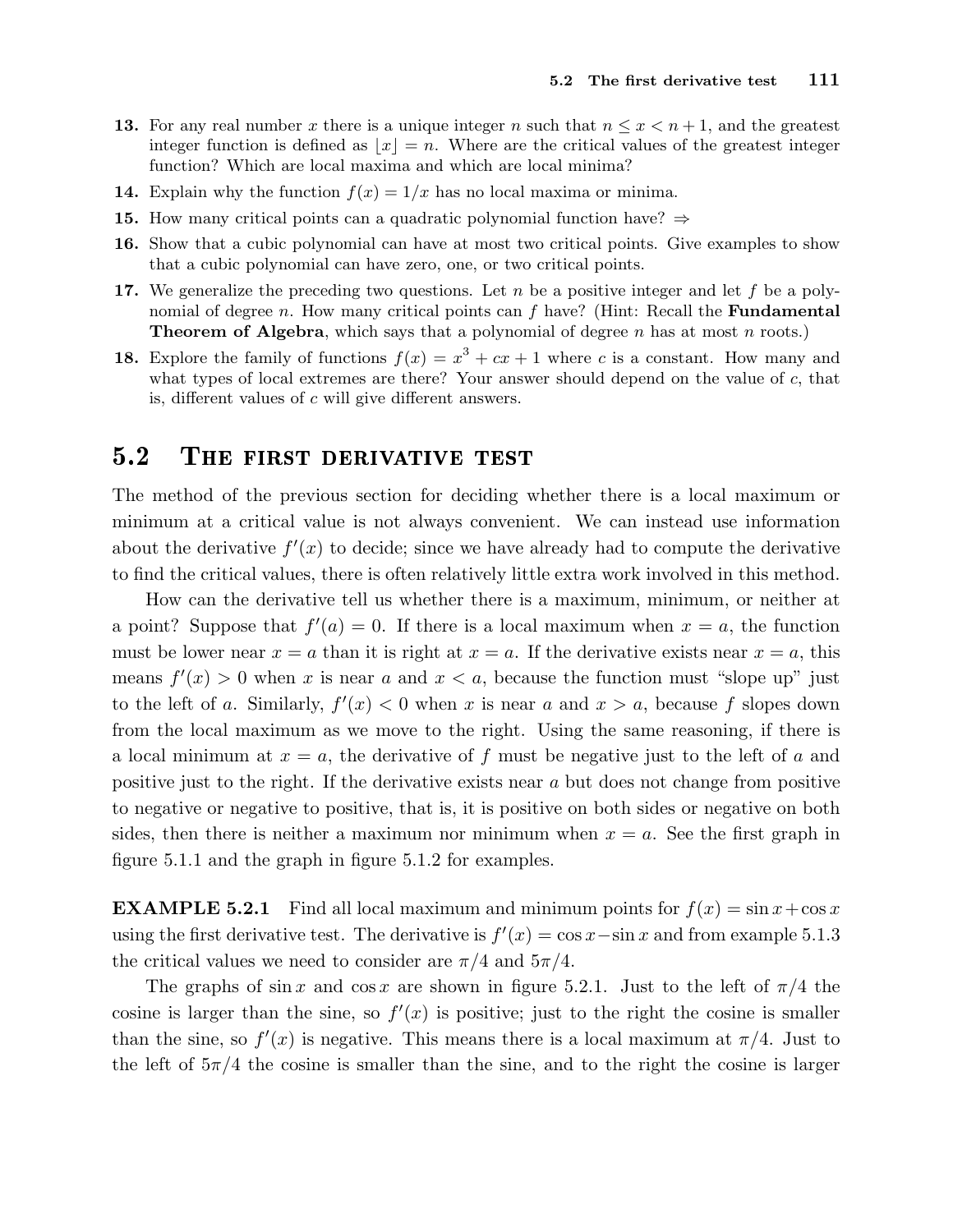than the sine. This means that the derivative  $f'(x)$  is negative to the left and positive to the right, so f has a local minimum at  $5\pi/4$ .

An alternate approach is to compute  $f'$  at specific points. Choosing 0 and  $\pi/2$  for  $\pi/4$ , we find  $f'(0) = \cos(0) - \sin(0) = 1$ , and  $f'(\pi/2) = \cos(\pi/2) - \sin(\pi/2) = -1$ , so there is a local maximum at  $\pi/4$ . For  $5\pi/4$ , we choose  $\pi$  and  $3\pi/2$ . We see that  $f'(\pi) = \cos(\pi) - \sin(\pi) = -1$ , and  $f'(3\pi/2) = \cos(3\pi/2) - \sin(3\pi/2) = 1$ , so there is a local minimum at  $3\pi/2$ .

 $\Box$ 



Figure 5.2.1 The sine and cosine.

#### Exercises 5.2.

In 1–13, find all critical points and identify them as local maximum points, local minimum points, or neither.

- 1.  $y = x^2$  $-x \Rightarrow$  2.  $y = 2 + 3x - x^3 \Rightarrow$ 3.  $y = x^3 - 9x^2 + 24x \Rightarrow$  4.  $y = x$  $4-2x^2+3 \Rightarrow$ 5.  $y = 3x^4 - 4x^3$  $\Rightarrow$  6.  $y = (x^2 - 1)/x \Rightarrow$ 7.  $y = 3x^2 - (1/x^2)$ 8.  $y = cos(2x) - x \Rightarrow$ 9.  $f(x) = (5 - x)/(x + 2) \Rightarrow$  $2^2 - 121 \Rightarrow$ 11.  $f(x) = x^3$  $f(x+1) \Rightarrow$  **12.**  $f(x) = \begin{cases} x^2 \sin(1/x) & x \neq 0 \\ 0 & x = 0 \end{cases}$ 0  $x = 0$ 13.  $f(x) = \sin^2 x \Rightarrow$
- **14.** Find the maxima and minima of  $f(x) = \sec x. \Rightarrow$
- 15. Let  $f(\theta) = \cos^2(\theta) 2\sin(\theta)$ . Find the intervals where f is increasing and the intervals where f is decreasing in  $[0, 2\pi]$ . Use this information to classify the critical points of f as either local maximums, local minimums, or neither. ⇒
- **16.** Let  $r > 0$ . Find the local maxima and minima of the function  $f(x) = \sqrt{r^2 x^2}$  on its domain  $[-r, r]$ .
- 17. Let  $f(x) = ax^2 + bx + c$  with  $a \neq 0$ . Show that f has exactly one critical point. Give conditions on  $a$  and  $b$  which guarantee that the critical point will be a maximum. It is possible to see this without using calculus at all; explain.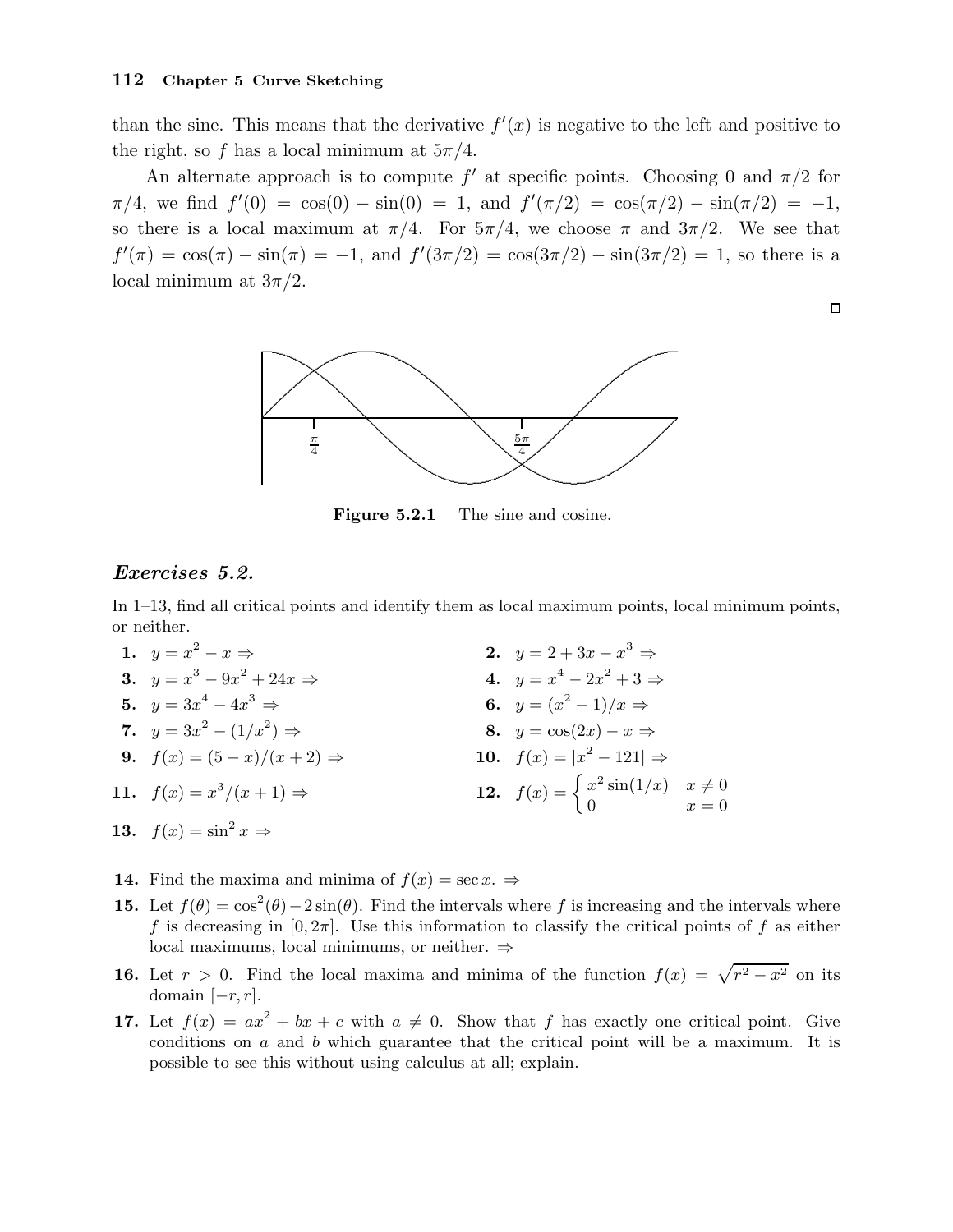$\Rightarrow$ 

 $\Box$ 

# 5.3 THE SECOND DERIVATIVE TEST

The basis of the first derivative test is that if the derivative changes from positive to negative at a point at which the derivative is zero then there is a local maximum at the point, and similarly for a local minimum. If  $f'$  changes from positive to negative it is decreasing; this means that the derivative of  $f'$ ,  $f''$ , might be negative, and if in fact  $f''$ is negative then  $f'$  is definitely decreasing, so there is a local maximum at the point in question. Note well that  $f'$  might change from positive to negative while  $f''$  is zero, in which case  $f''$  gives us no information about the critical value. Similarly, if  $f'$  changes from negative to positive there is a local minimum at the point, and  $f'$  is increasing. If  $f'' > 0$  at the point, this tells us that  $f'$  is increasing, and so there is a local minimum.

**EXAMPLE 5.3.1** Consider again  $f(x) = \sin x + \cos x$ , with  $f'(x) = \cos x - \sin x$  and  $f''(x) = -\sin x - \cos x$ . Since  $f''(\pi/4) = -\sqrt{2}/2 - \sqrt{2}/2 = -\sqrt{2} < 0$ , we know there is a local maximum at π/4. Since  $f''(5\pi/4) = -\sqrt{2}/2 - \sqrt{2}/2 = \sqrt{2} > 0$ , there is a local minimum at  $5\pi/4$ .  $\Box$ 

When it works, the second derivative test is often the easiest way to identify local maximum and minimum points. Sometimes the test fails, and sometimes the second derivative is quite difficult to evaluate; in such cases we must fall back on one of the previous tests.

 $EXAMPLE 5.3.2$ <sup>4</sup>. The derivatives are  $f'(x) = 4x^3$  and  $f''(x) = 12x^2$ . Zero is the only critical value, but  $f''(0) = 0$ , so the second derivative test tells us nothing. However,  $f(x)$  is positive everywhere except at zero, so clearly  $f(x)$  has a local minimum at zero. On the other hand,  $f(x) = -x^4$  also has zero as its only critical value, and the second derivative is again zero, but  $-x^4$  has a local maximum at zero. Finally, if  $f(x) = x^3$ ,  $f'(x) = 3x^2$  and  $f''(x) = 6x$ . Again, zero is the only critical value and  $f''(0) = 0$ , but  $x^3$ has neither a maximum nor a minimum at 0.

#### Exercises 5.3.

Find all local maximum and minimum points by the second derivative test, when possible.

| 1. $y = x^2 - x \Rightarrow$          | 2. $y = 2 + 3x - x^3 \Rightarrow$   |
|---------------------------------------|-------------------------------------|
| 3. $y = x^3 - 9x^2 + 24x \Rightarrow$ | 4. $y = x^4 - 2x^2 + 3 \Rightarrow$ |
| 5. $y = 3x^4 - 4x^3 \Rightarrow$      | 6. $y = (x^2 - 1)/x \Rightarrow$    |
| 7. $y = 3x^2 - (1/x^2) \Rightarrow$   | 8. $y = cos(2x) - x \Rightarrow$    |
| 9. $y = 4x + \sqrt{1-x} \Rightarrow$  | 10. $y = (x+1)/\sqrt{5x^2+35}$      |
| 11. $y = x^5 - x \Rightarrow$         | 12. $y = 6x + \sin 3x \Rightarrow$  |
| 13. $y = x + 1/x \Rightarrow$         | 14. $y = x^2 + 1/x \Rightarrow$     |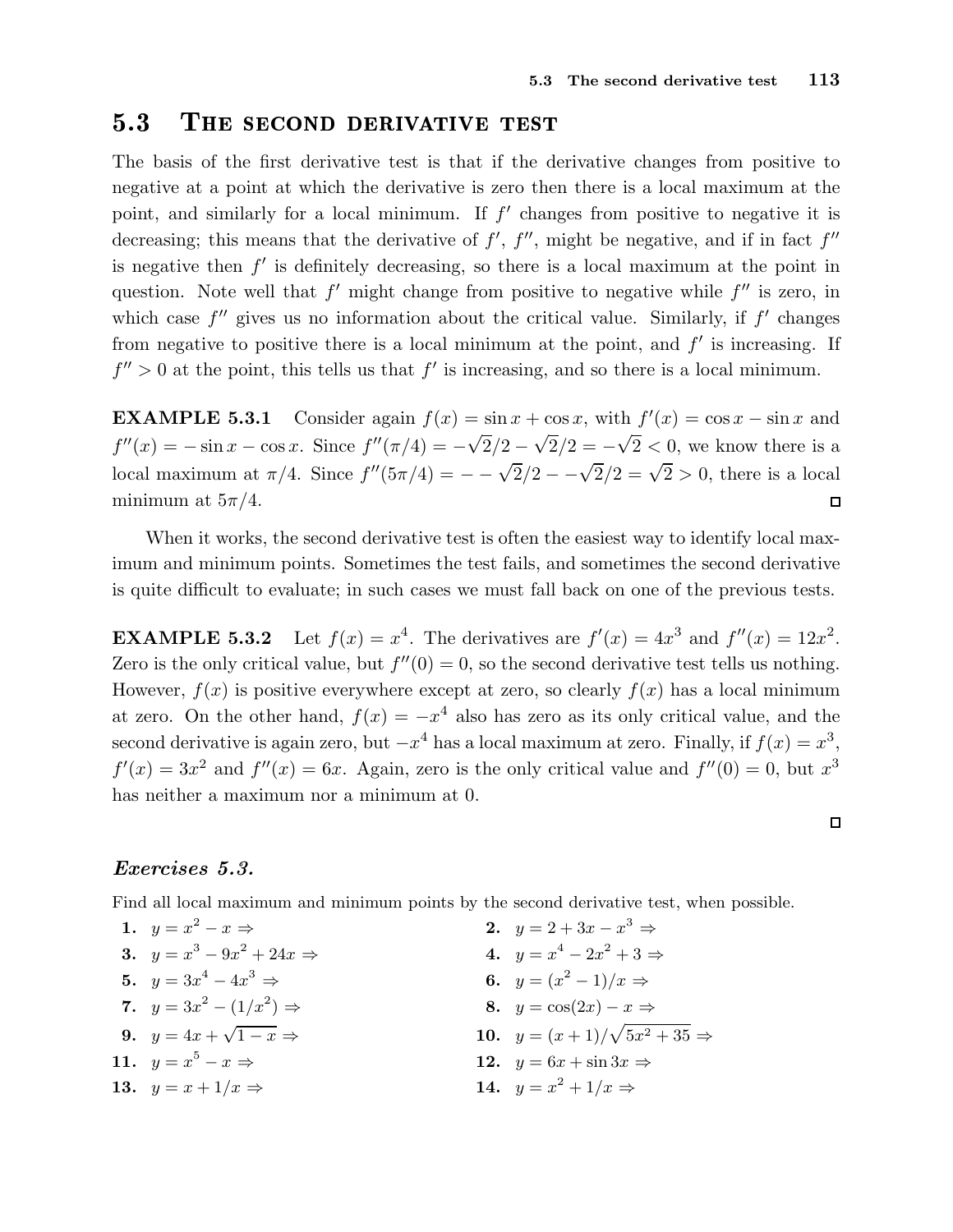15.  $y = (x+5)^{1/4} \Rightarrow$ 16.  $y = \tan^2 x \Rightarrow$ 17.  $y = \cos^2 x - \sin^2 x$  $x \Rightarrow$  18.  $y = \sin^3 x \Rightarrow$ 

## 5.4 CONCAVITY AND INFLECTION POINTS

We know that the sign of the derivative tells us whether a function is increasing or decreasing; for example, when  $f'(x) > 0$ ,  $f(x)$  is increasing. The sign of the second derivative  $f''(x)$  tells us whether f' is increasing or decreasing; we have seen that if f' is zero and increasing at a point then there is a local minimum at the point, and if  $f'$  is zero and decreasing at a point then there is a local maximum at the point. Thus, we extracted information about  $f$  from information about  $f''$ .

We can get information from the sign of  $f''$  even when  $f'$  is not zero. Suppose that  $f''(a) > 0$ . This means that near  $x = a$ , f' is increasing. If  $f'(a) > 0$ , this means that f slopes up and is getting steeper; if  $f'(a) < 0$ , this means that f slopes down and is getting less steep. The two situations are shown in figure 5.4.1. A curve that is shaped like this is called concave up.



Figure  $5.4.1$  $''(a) > 0$ :  $f'(a)$  positive and increasing,  $f'(a)$  negative and increasing.

Now suppose that  $f''(a) < 0$ . This means that near  $x = a, f'$  is decreasing. If  $f'(a) > 0$ , this means that f slopes up and is getting less steep; if  $f'(a) < 0$ , this means that f slopes down and is getting steeper. The two situations are shown in figure 5.4.2. A curve that is shaped like this is called concave down.



Figure  $5.4.2$  $''(a) < 0$ :  $f'(a)$  positive and decreasing,  $f'(a)$  negative and decreasing.

If we are trying to understand the shape of the graph of a function, knowing where it is concave up and concave down helps us to get a more accurate picture. Of particular interest are points at which the concavity changes from up to down or down to up; such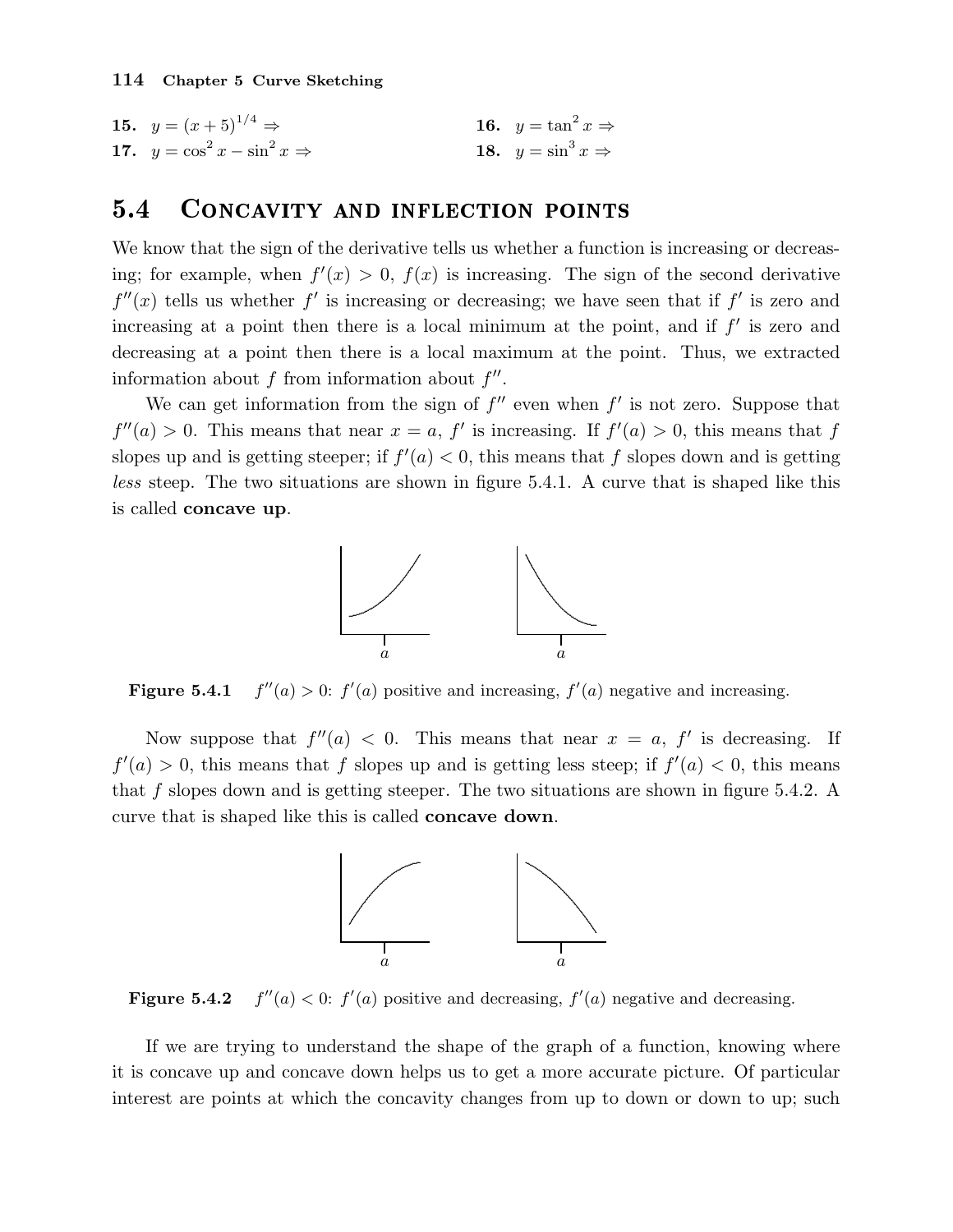points are called **inflection points**. If the concavity changes from up to down at  $x = a, f''$ changes from positive to the left of a to negative to the right of a, and usually  $f''(a) = 0$ . We can identify such points by first finding where  $f''(x)$  is zero and then checking to see whether  $f''(x)$  does in fact go from positive to negative or negative to positive at these points. Note that it is possible that  $f''(a) = 0$  but the concavity is the same on both sides;  $f(x) = x^4$  at  $x = 0$  is an example.

**EXAMPLE 5.4.1** Describe the concavity of  $f(x) = x^3 - x$ . First, we compute  $f'(x) =$  $3x^2 - 1$  and  $f''(x) = 6x$ . Since  $f''(0) = 0$ , there is potentially an inflection point at zero. Since  $f''(x) > 0$  when  $x > 0$  and  $f''(x) < 0$  when  $x < 0$  the concavity does change from down to up at zero, and the curve is concave down for all  $x < 0$  and concave up for all  $x > 0$ .  $\Box$ 

Note that we need to compute and analyze the second derivative to understand concavity, so we may as well try to use the second derivative test for maxima and minima. If for some reason this fails we can then try one of the other tests.

### Exercises 5.4.

Describe the concavity of the functions in 1–18.

| 1. $y = x^2 - x \Rightarrow$            | <b>2.</b> $y = 2 + 3x - x^3 \Rightarrow$   |
|-----------------------------------------|--------------------------------------------|
| 3. $y = x^3 - 9x^2 + 24x \Rightarrow$   | 4. $y = x^4 - 2x^2 + 3 \Rightarrow$        |
| 5. $y = 3x^4 - 4x^3 \Rightarrow$        | 6. $y = (x^2 - 1)/x \Rightarrow$           |
| 7. $y = 3x^2 - (1/x^2) \Rightarrow$     | 8. $y = \sin x + \cos x \Rightarrow$       |
| 9. $y = 4x + \sqrt{1-x} \Rightarrow$    | 10. $y = (x+1)/\sqrt{5x^2+35} \Rightarrow$ |
| 11. $y = x^5 - x \Rightarrow$           | 12. $y = 6x + \sin 3x \Rightarrow$         |
| 13. $y = x + 1/x \Rightarrow$           | 14. $y = x^2 + 1/x \Rightarrow$            |
| 15. $y = (x+5)^{1/4} \Rightarrow$       | 16. $y = \tan^2 x \Rightarrow$             |
| 17. $y = cos^2 x - sin^2 x \Rightarrow$ | 18. $y = \sin^3 x \Rightarrow$             |
|                                         |                                            |

- **19.** Identify the intervals on which the graph of the function  $f(x) = x^4 4x^3 + 10$  is of one of these four shapes: concave up and increasing; concave up and decreasing; concave down and increasing; concave down and decreasing. ⇒
- **20.** Describe the concavity of  $y = x^3 + bx^2 + cx + d$ . You will need to consider different cases, depending on the values of the coefficients.
- 21. Let n be an integer greater than or equal to two, and suppose f is a polynomial of degree n. How many inflection points can f have? Hint: Use the second derivative test and the Fundamental Theorem of Algebra (see exercise 17 in section 5.1).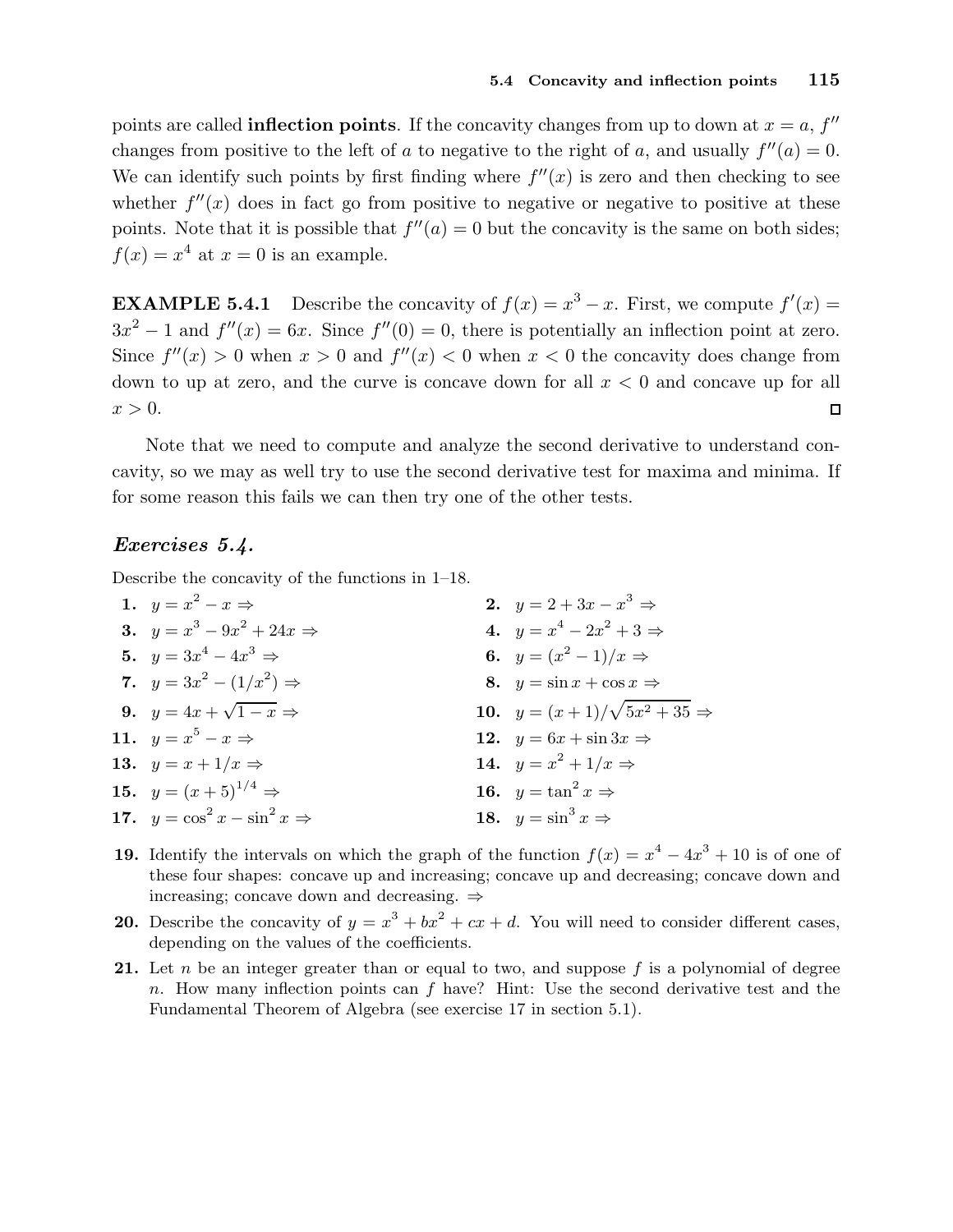# 5.5 Asymptotes and Other Things to Look For

A vertical asymptote is a place where the function becomes infinite, typically because the formula for the function has a denominator that becomes zero. For example, the reciprocal function  $f(x) = 1/x$  has a vertical asymptote at  $x = 0$ , and the function tan x has a vertical asymptote at  $x = \pi/2$  (and also at  $x = -\pi/2$ ,  $x = 3\pi/2$ , etc.). Whenever the formula for a function contains a denominator it is worth looking for a vertical asymptote by checking to see if the denominator can ever be zero, and then checking the limit at such points. Note that there is not always a vertical asymptote where the denominator is zero:  $f(x) = (\sin x)/x$  has a zero denominator at  $x = 0$ , but since  $\lim_{x\to 0} (\sin x)/x = 1$  there is no asymptote there.

A horizontal asymptote is a horizontal line to which  $f(x)$  gets closer and closer as x approaches  $\infty$  (or as x approaches  $-\infty$ ). For example, the reciprocal function has the x-axis for a horizontal asymptote. Horizontal asymptotes can be identified by computing the limits  $\lim_{x\to\infty} f(x)$  and  $\lim_{x\to-\infty} f(x)$ . Since  $\lim_{x\to\infty} 1/x = \lim_{x\to-\infty} 1/x = 0$ , the line  $y = 0$  (that is, the x-axis) is a horizontal asymptote in both directions.

Some functions have asymptotes that are neither horizontal nor vertical, but some other line. Such asymptotes are somewhat more difficult to identify and we will ignore them.

If the domain of the function does not extend out to infinity, we should also ask what happens as  $x$  approaches the boundary of the domain. For example, the function  $y = f(x) = 1/\sqrt{r^2 - x^2}$  has domain  $-r < x < r$ , and y becomes infinite as x approaches either r or  $-r$ . In this case we might also identify this behavior because when  $x = \pm r$  the denominator of the function is zero.

If there are any points where the derivative fails to exist (a cusp or corner), then we should take special note of what the function does at such a point.

Finally, it is worthwhile to notice any symmetry. A function  $f(x)$  that has the same value for  $-x$  as for x, i.e.,  $f(-x) = f(x)$ , is called an "even function." Its graph is symmetric with respect to the y-axis. Some examples of even functions are:  $x^n$  when n is an even number,  $\cos x$ , and  $\sin^2 x$ . On the other hand, a function that satisfies the property  $f(-x) = -f(x)$  is called an "odd function." Its graph is symmetric with respect to the origin. Some examples of odd functions are:  $x^n$  when n is an odd number,  $\sin x$ , and tan x. Of course, most functions are neither even nor odd, and do not have any particular symmetry.